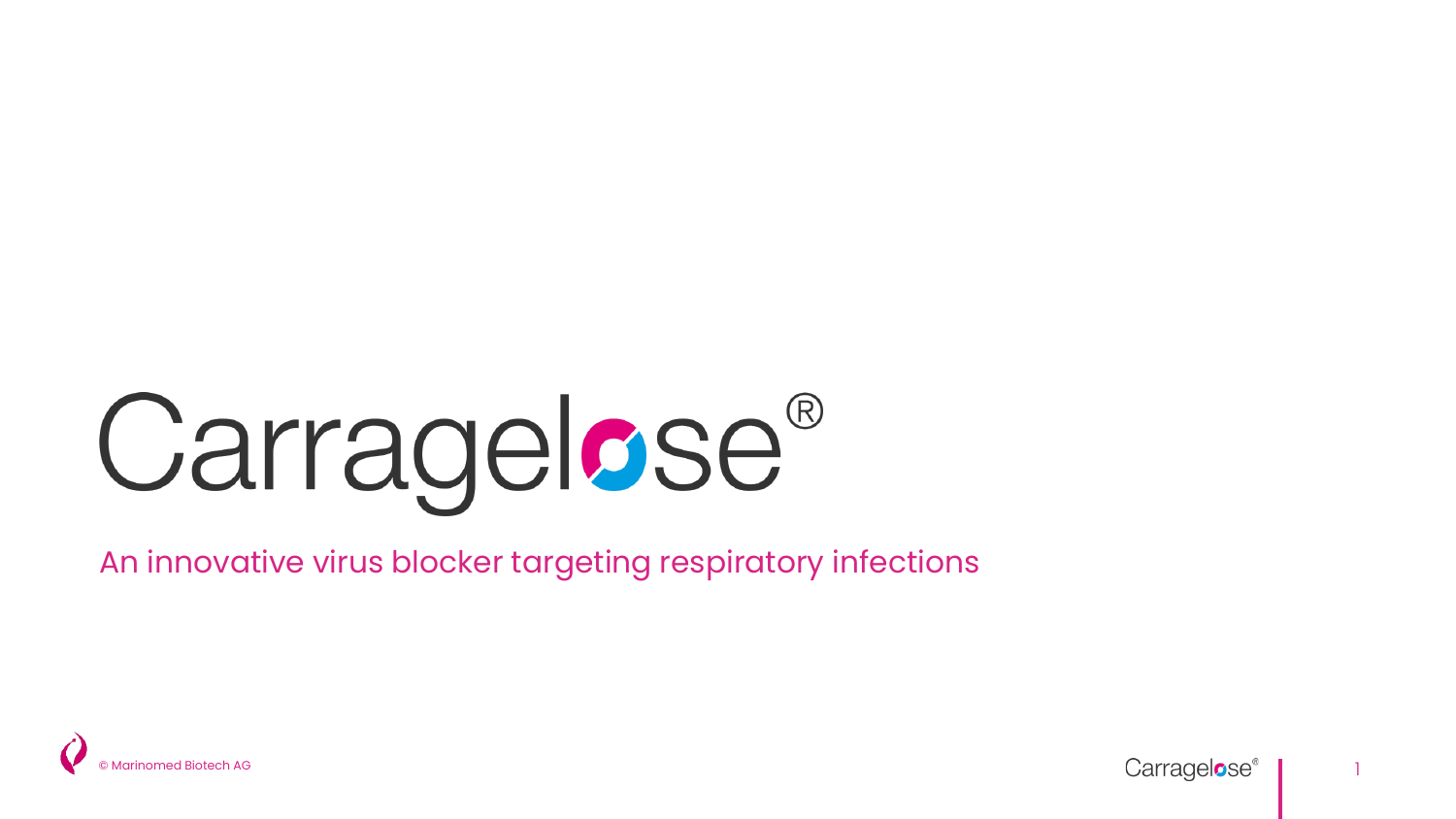### Disclaimer

This presentation (the "Presentation") was prepared by Marinomed Biotech AG.

The information contained in this Presentation has not been independently verified and no representation or warranty expressed or implied is made as to, and no reliance should be placed on, the fairness, accuracy, completeness or correctness of this information or opinions contained herein. Neither Marinomed Biotech AG nor any officer or employee of Marinomed Biotech AG or any person connected with them accepts any liability whatsoever for any direct, indirect or consequential damages or losses arising from any use of this Presentation or its contents or otherwise arising in connection therewith. Marinomed Biotech AG undertakes no obligation to update or correct any information contained herein or to otherwise advise as to any future changes to it.

Certain statements contained in this document may be statements of future expectations and other forward looking statements that are based on management's current view and assumptions and involve known and unknown risks and uncertainties that could cause actual results, performance or events to differ materially from those expressed or implied in such statements.

Certain figures in this presentation have been rounded in accordance with commercial principles and practice. Such figures that have been rounded in various tables may not necessarily add up to the exact total given in the respective table.

This Presentation does not constitute or contain any investment advice. It is not and shall not be construed as an offer, invitation, recommendation or solicitation to sell, issue, purchase or subscribe for any securities in any jurisdiction or to enter into any transaction. By accessing this Presentation, you represent, warrant and undertake that you have read and agree to comply with and to be bound by the contents of this disclaimer.

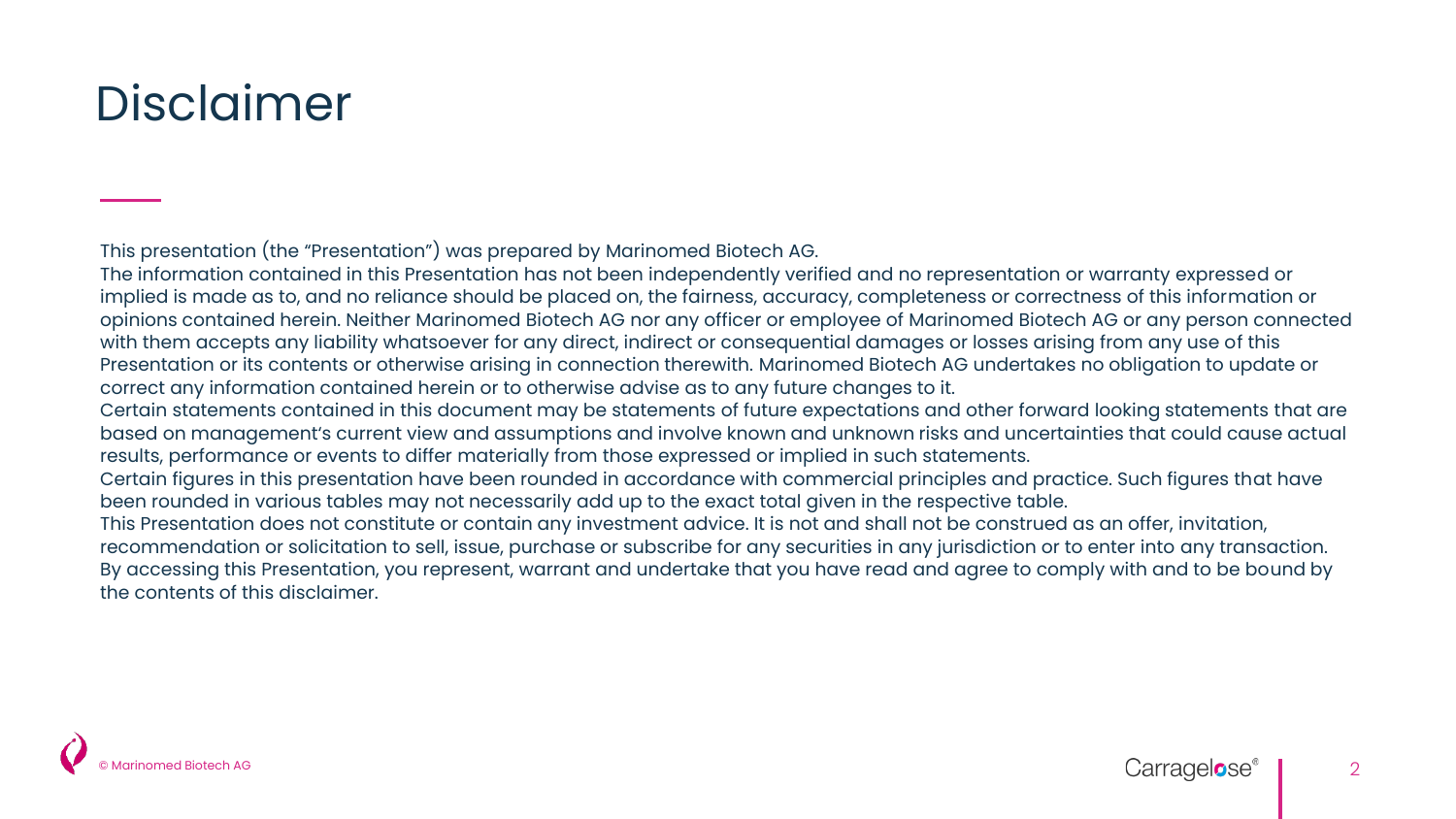## **Marinomed Biotech AG**

Company Overview



3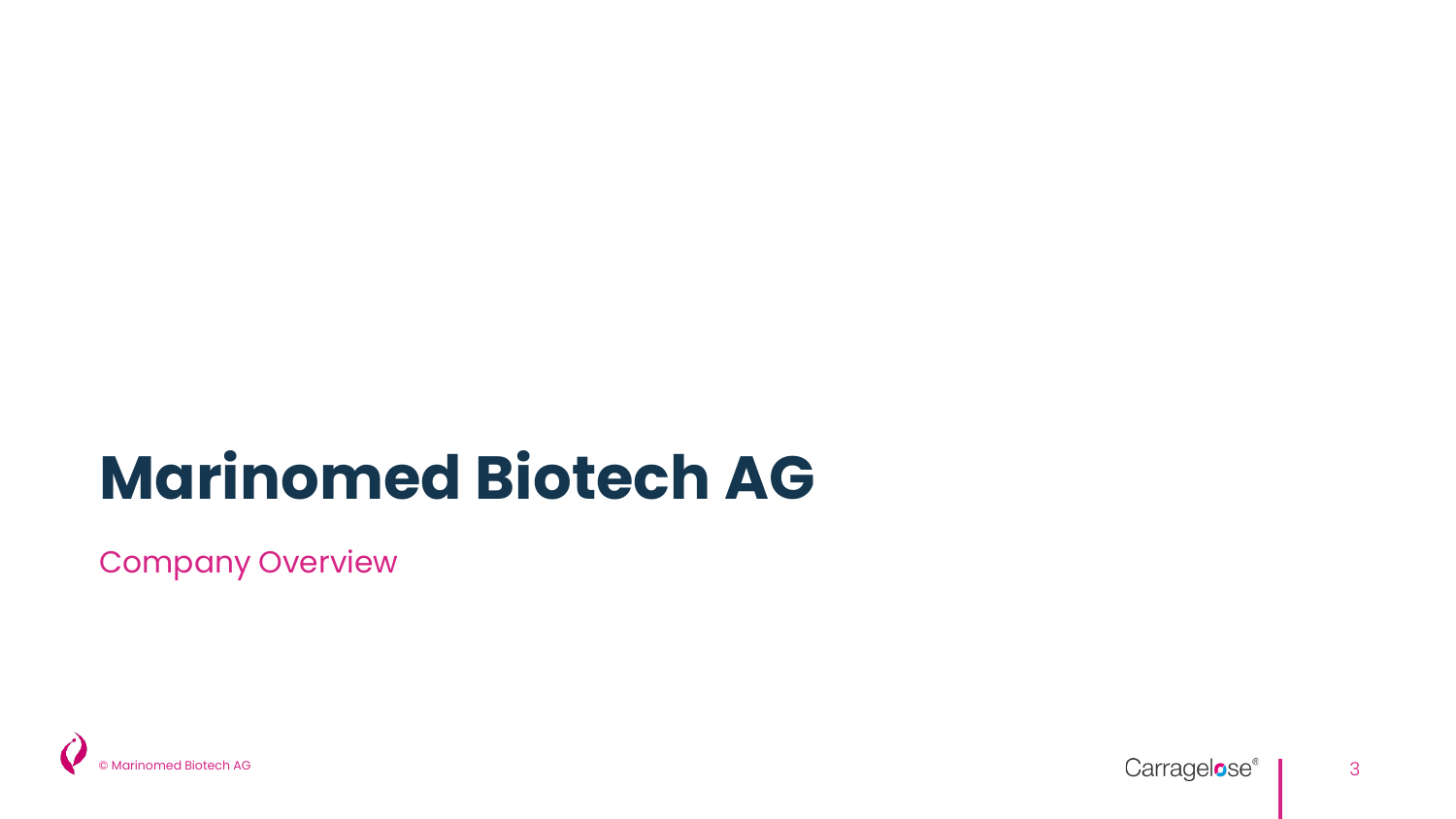### Marinomed management and focus

Lean, public company with track record of successfully inventing, partnering and marketing products creating sustainable value for patients and stakeholders



Pascal Schmidt CFO, Eva Prieschl-Grassauer CSO, Cornelia Kutzer CBO, Andreas Grassauer CEO

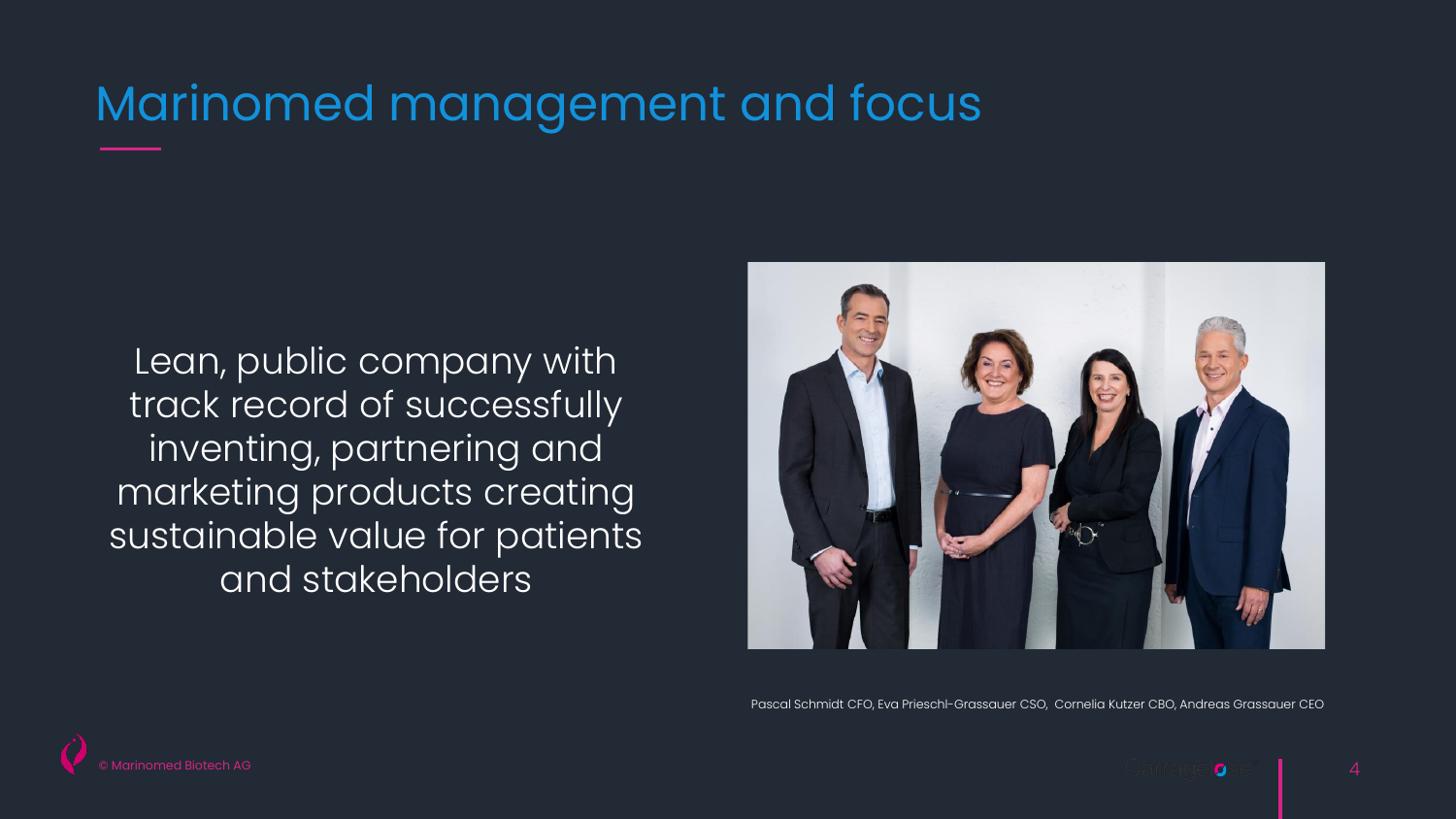### Marinomed at a glance

Focus on two therapeutic areas: Virology and Immunology

#### **Company**

#### **Unmet medical need**

Founded in 2006 First product on the market in 2008 Marinomed IPO

in 2019

Focus on rare diseases such as herpetic stromal keratitis Committed to transforming the lives of people living with diseases with limited or no treatment options

#### **Sustainable therapies**

Increase of solubility and improved bioavailability allows significant reduction of API resulting in reduced environmental contamination.

> Antiviral drugs based on renewable raw materials

#### **Successful partnering**

**Virology:**  6 products with >25 M units soldin 40+ countries

> **Immunology:**  First licence deal

Solv4U: performs feasibility studies for external partners

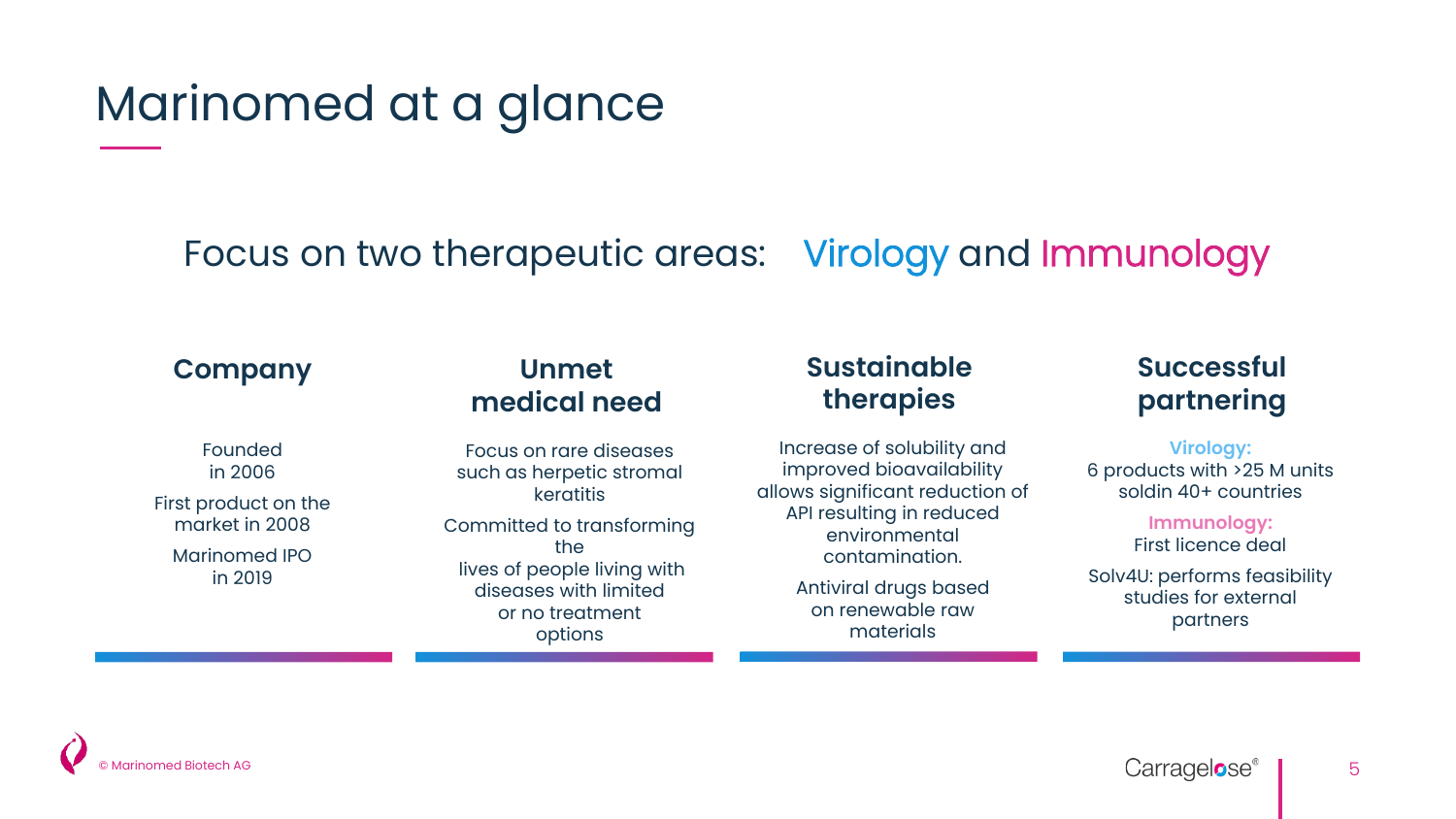# **Carragelose®**

What is it ?

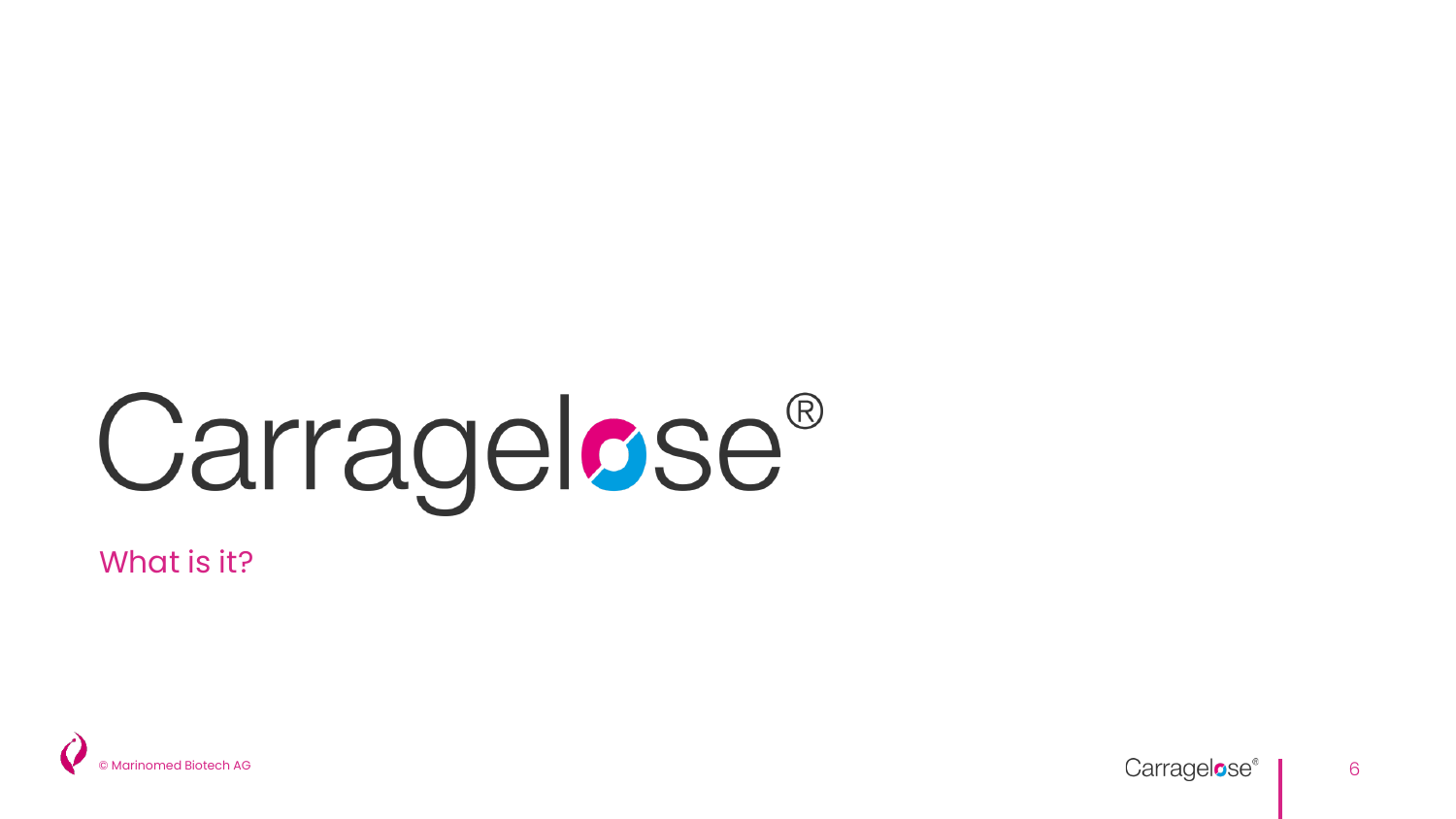### Carragelose® Virus Blocker

Safe active ingredient for the portfolio with Carragelose®

- Carragelose is iota-carrageenan, a **natural extract from red seaweed**
- Carragelose is the first **broadly active causative treatment** of colds and viral infections of the upper respiratory tract
- Carragelose is the active ingredient of multiple marketed products: Nasal sprays, throat spray, lozenges (currently more than 40 countries)
- Additional products: inhalation solution (in development), Combination of Carragelose with xylometazoline (in registration)
- The use of Carragelose is **patent protected**
- Carragelose has **GRAS status** (generally recognized as safe)
- **Favourable safety profile -** may be used in children older than one year as well as pregnant and breastfeeding women
- Clinically proven to **reduce viral load**, **shorten the duration and intensity of common cold symptoms** and **reduce the resurgene** of virus-related symptoms

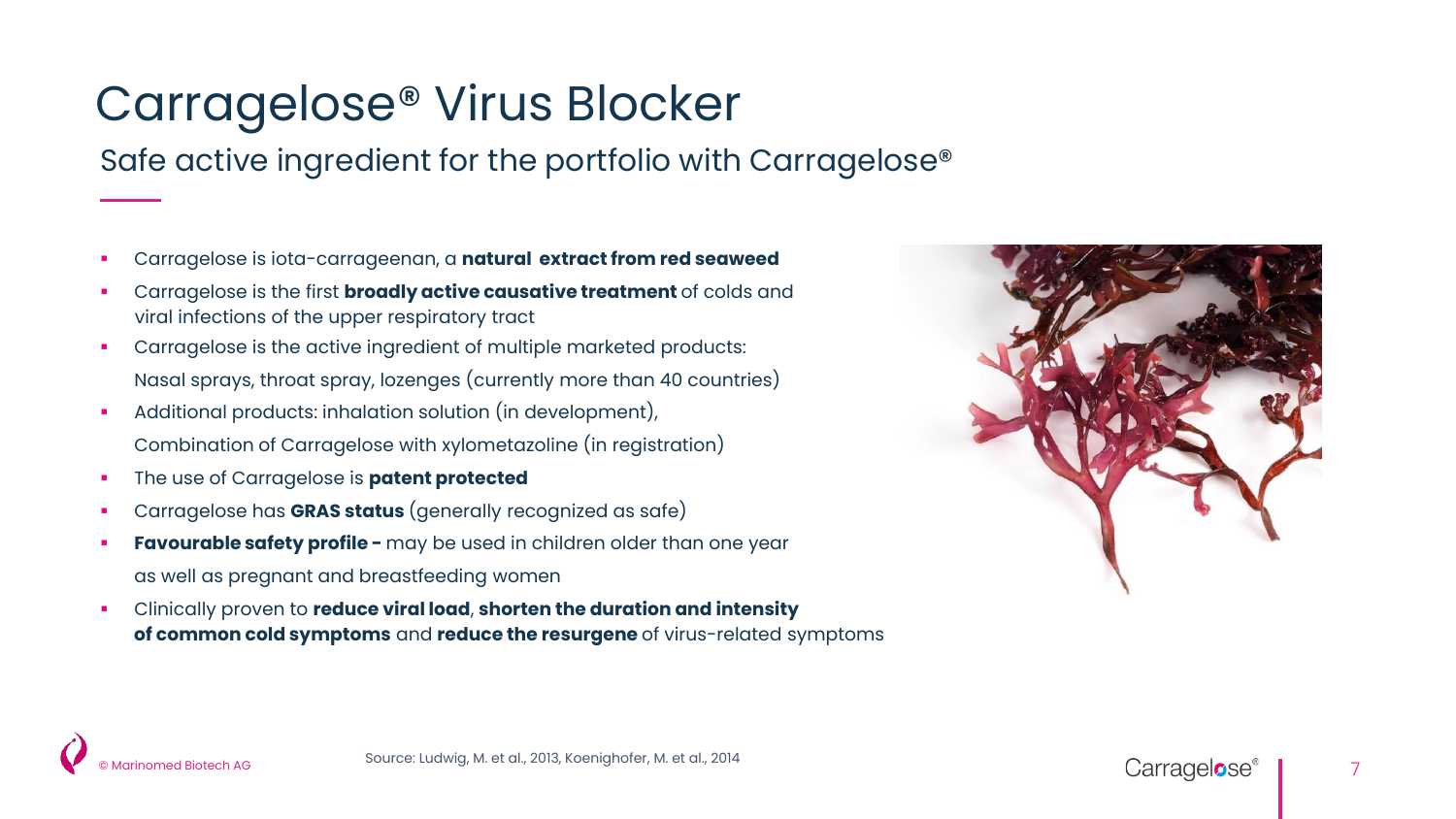### Carragelose® broadly active virus blocker

These viruses infect the respiratory tract and may worsen diseases such as COPD

| <b>Virus type</b>                             | In-vitro<br>data | In-vivo<br>data | <b>Clinical data</b>                                                 |
|-----------------------------------------------|------------------|-----------------|----------------------------------------------------------------------|
| <b>Corona virus (OC43,</b><br>229E)           |                  |                 |                                                                      |
| SARS-CoV-2                                    | ✓                |                 | $\checkmark$                                                         |
| <b>Rhinovirus A and B</b>                     |                  |                 |                                                                      |
| <b>Influenza A virus:</b><br>human pathogenic |                  | $\checkmark$    |                                                                      |
| <b>Influenza A virus: bird</b><br>flu         | ✓                | $\checkmark$    |                                                                      |
| <b>Influenza B virus</b>                      |                  |                 | $\checkmark$ (patients with Flu B were<br>recruited, but low number) |
| <b>Respiratory syncytial</b><br>virus         |                  |                 | $\checkmark$ (patients with RSV were<br>recruited, but low number)   |
| <b>Parainfluenza virus</b>                    |                  |                 | $\checkmark$ (patients with PIV were<br>recruited, but low number)   |
| <b>Metapneumovirus</b>                        |                  |                 | $\checkmark$ (patients with MPV were<br>recruited, but low number)   |
| <b>Adenovirus</b>                             | ✓                |                 |                                                                      |
| <b>Coxsackievirus A10</b>                     |                  |                 |                                                                      |



Source: Grassauer et al, 2008, Leibbrandt et al., 2010, Eccles et al, 2010, Fazekas et al, 2012, Ludwig et al, 2013, Source: Grassauer et al, 2008, Leibbrandt et al., 2010, Eccles et al, 2010, Fazekas et al, 2012, Ludwig et al, 2013,<br>Könighofer et al, 2014, Morokutti-Kurz et al, 2015, Morokutti-Kurz et al. 2017, Graf et al 2018, Morokutt

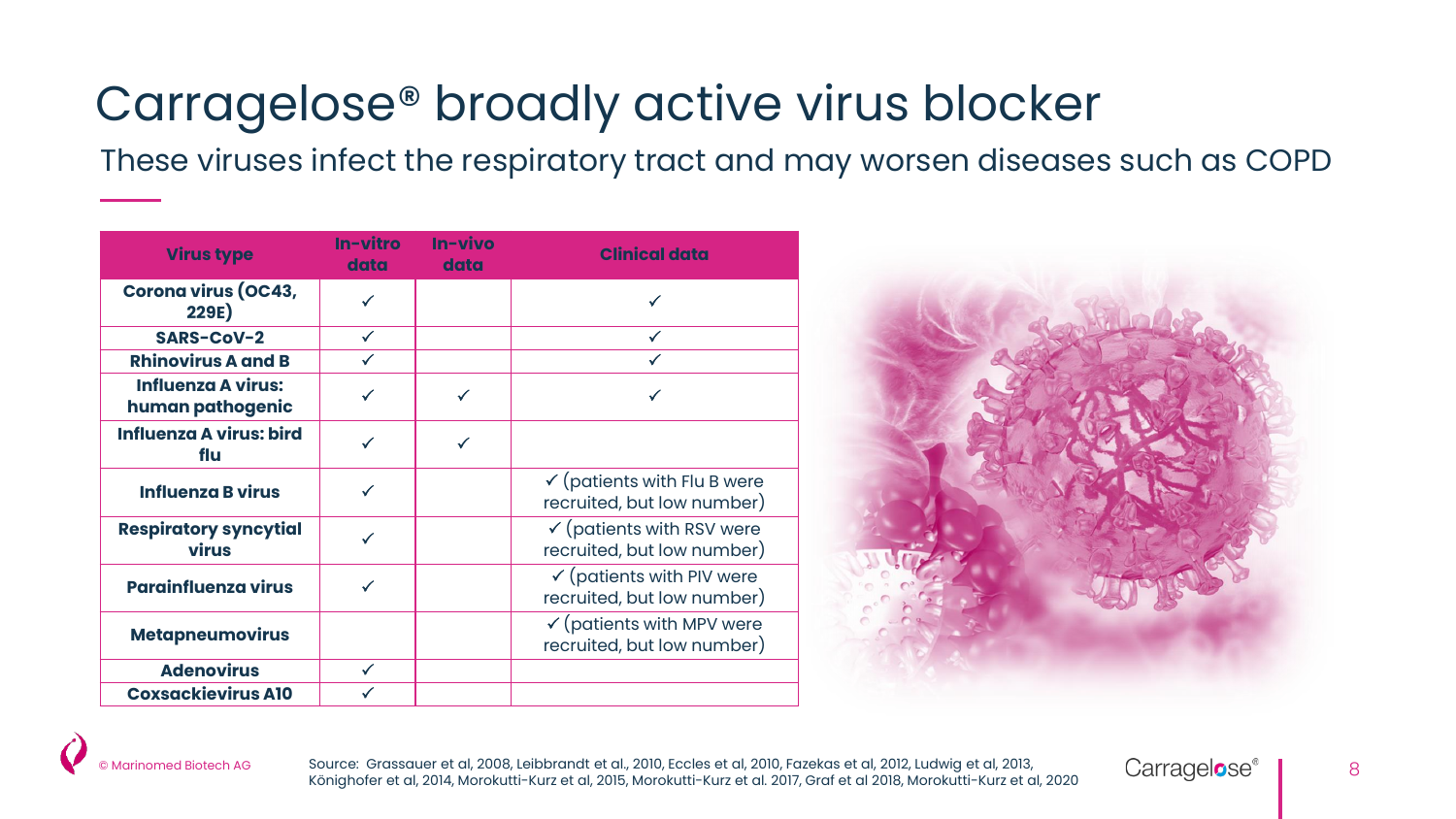## Unique Mode of Action

Carragelose® blocks viral attachment to cells via an unspecific physical mechanism









Marinomed Biotech AG Source: Company data; Leibbrandt et al., 2010; Hebar et al., 2015; B&C Privatstiftung Houska prize 2016 **Carragelose** Parte Carre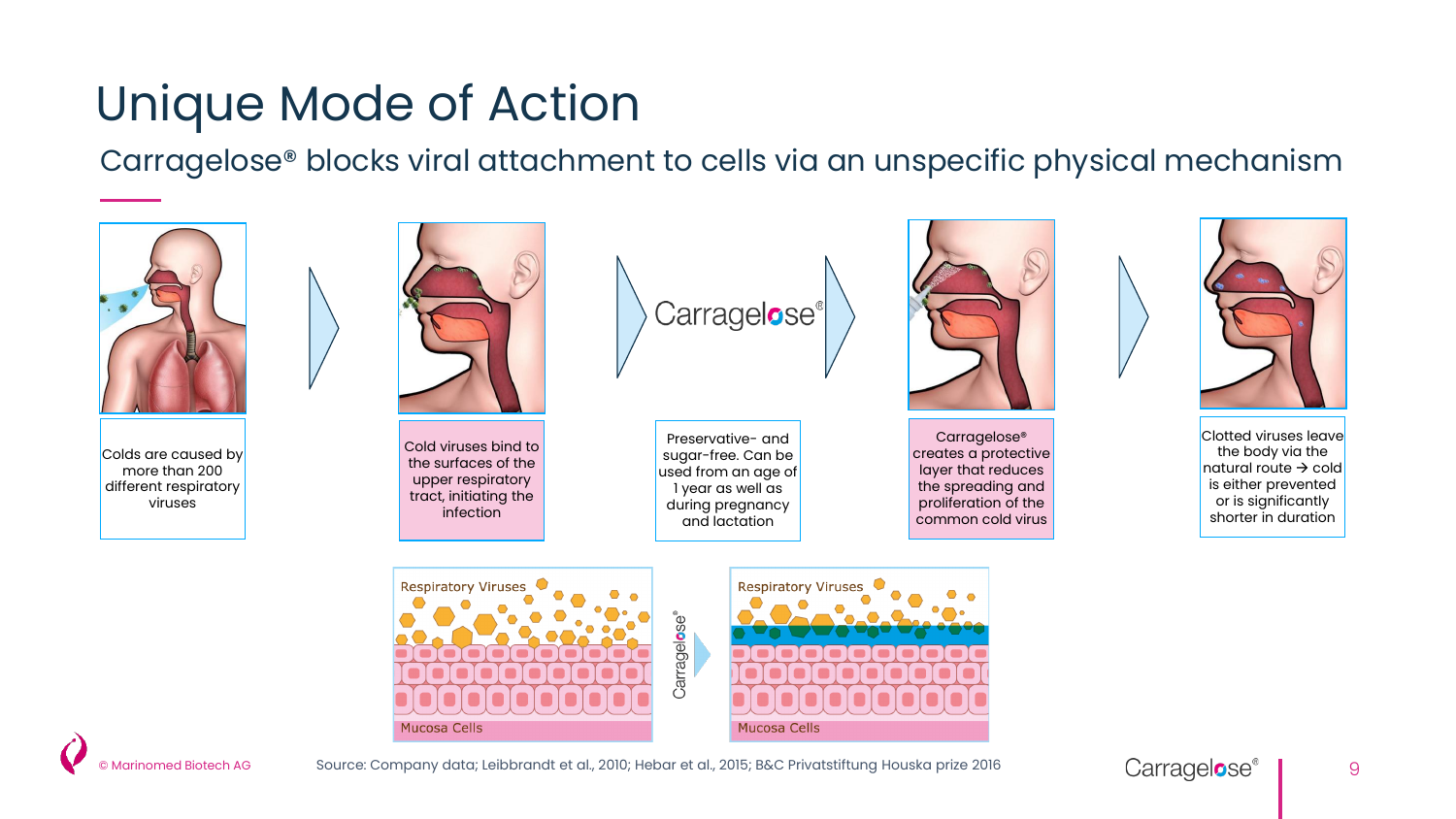## Virus associated indications

means diseases that are potentially worsened due to respiratory viral infections





10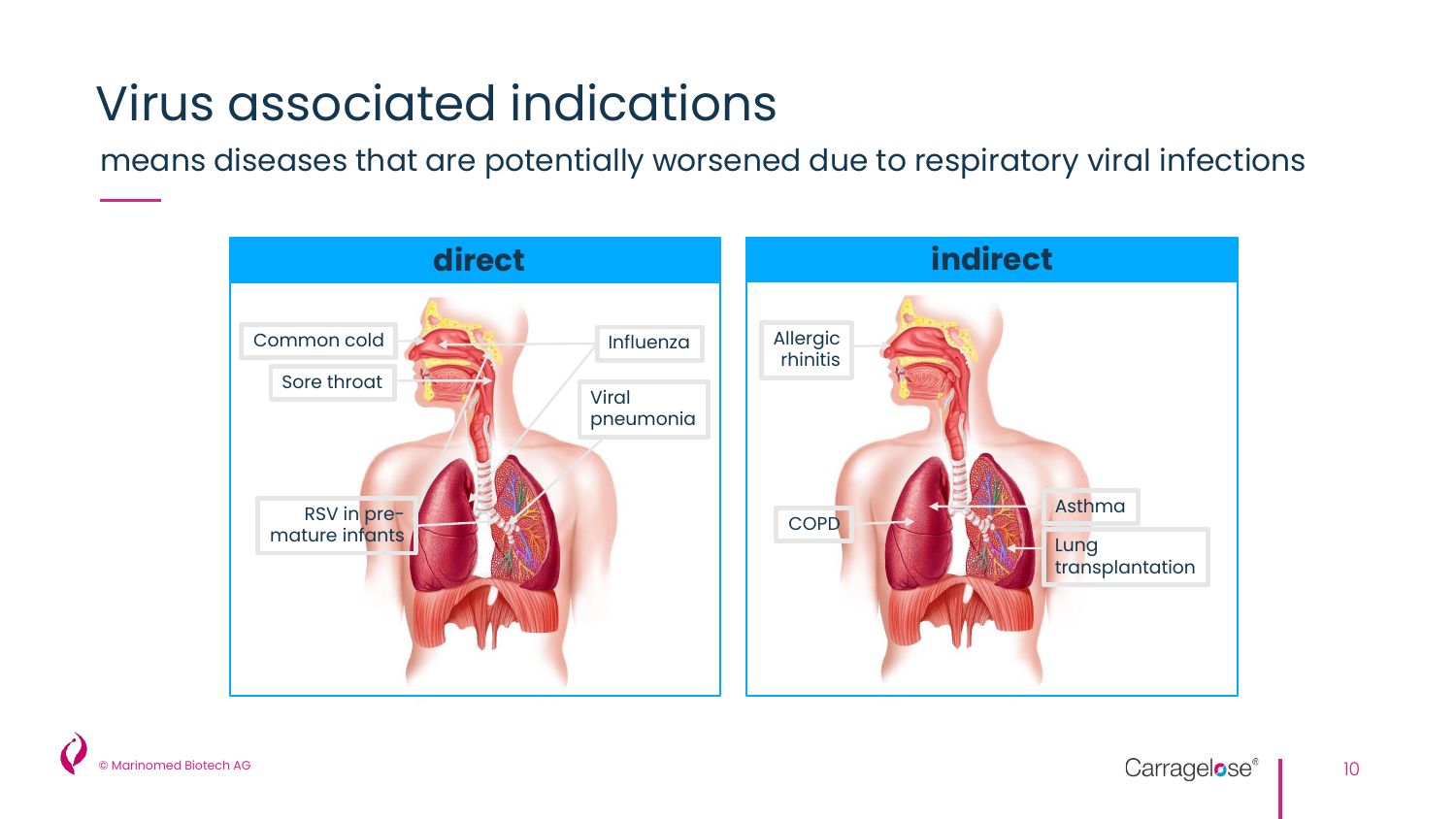## Clinically validated as therapy

Efficacy of Carragelose® platform has been clinically proven in children and adults





© Marinomed Biotech AG

| The average duration or common cold disease in patients or different<br>virus subgroups in days $(* P < 0.05, ** P < 0.01)$ |                   |                |                  |                |  |  |  |  |  |
|-----------------------------------------------------------------------------------------------------------------------------|-------------------|----------------|------------------|----------------|--|--|--|--|--|
| <b>Patients</b>                                                                                                             | Group             | $hRV$ (days)   | $hCV$ (days)     | InfA (days)    |  |  |  |  |  |
|                                                                                                                             | Carrageenan       | $8.8 \pm 0.6$  | $9.02 \pm 0.7$   | $8.7 \pm 1.0$  |  |  |  |  |  |
| IП                                                                                                                          | Placebo           | $10.7 \pm 0.7$ | $12.95 \pm 0.99$ | $12.0 \pm 1.2$ |  |  |  |  |  |
|                                                                                                                             | <b>Difference</b> | $1.9*$         | $3.9**$          | $3.3*$         |  |  |  |  |  |
|                                                                                                                             | Carageenan        | $8.7 \pm 0.7$  | $9.1 \pm 0.7$    | 9 ± 1.1        |  |  |  |  |  |
| PP                                                                                                                          | Placebo           | $10.5 \pm 0.8$ | $12.2 \pm 1.1$   | $10.7 \pm 1.5$ |  |  |  |  |  |
|                                                                                                                             | <b>Difference</b> | $1.8$ days*    | $3.1$ days**     | $1.7$ days     |  |  |  |  |  |

 $Carrage  $\bullet$  = clinically proven to significantly reduce duration of disease, viral load and relapses was shown$ 

Source: Eccles et al, 2010, Fazekas et al, 2012, Ludwig et al, 2013, Könighofer et al 2014, Eccles et al. 2015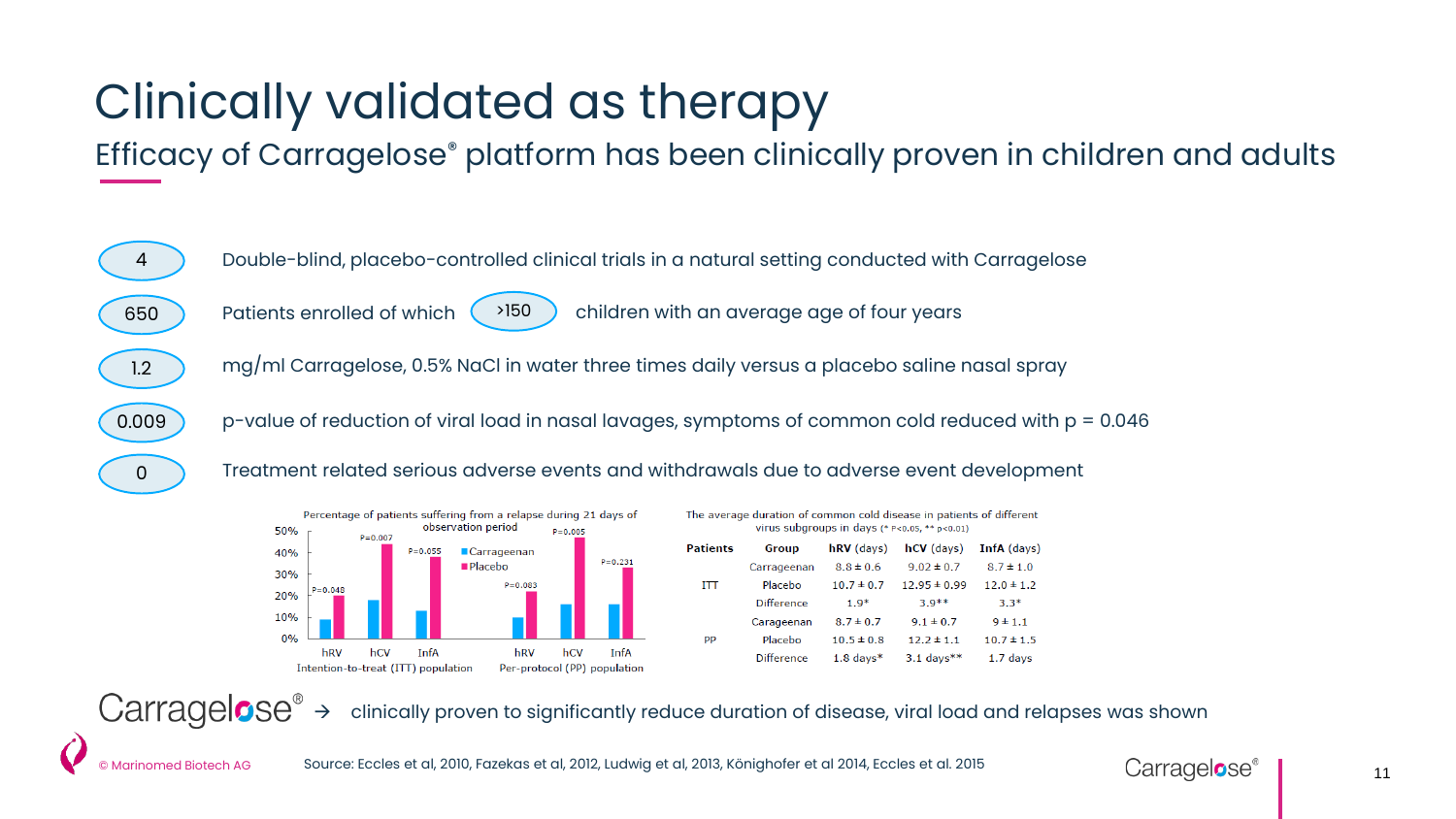#### SARS-CoV-2

In vitro and clinical results show effectiveness of Carragelose



#### **Carragelose is highly active in a virus neutralization assay.**

The results show that Carragelose prevents the infection of cells in the same way as a human serum with antibodies against SARS-CoV-2 ("positive serum" from a COVID-19 patient in the graph on the left).

Independent studies in USA / Argentina showed that SARS-CoV-2 is reduced by more than 99.99% with 6 µg/ml Carragelose (1:200 diluted compared to nasal spray).

A clinical study with 394 health care workers showed a significant protection by prophylactic treatment with iotacarrageenan (nose): placebo group with 5% infection, verum with  $1\%$  (  $p < 0.01$ )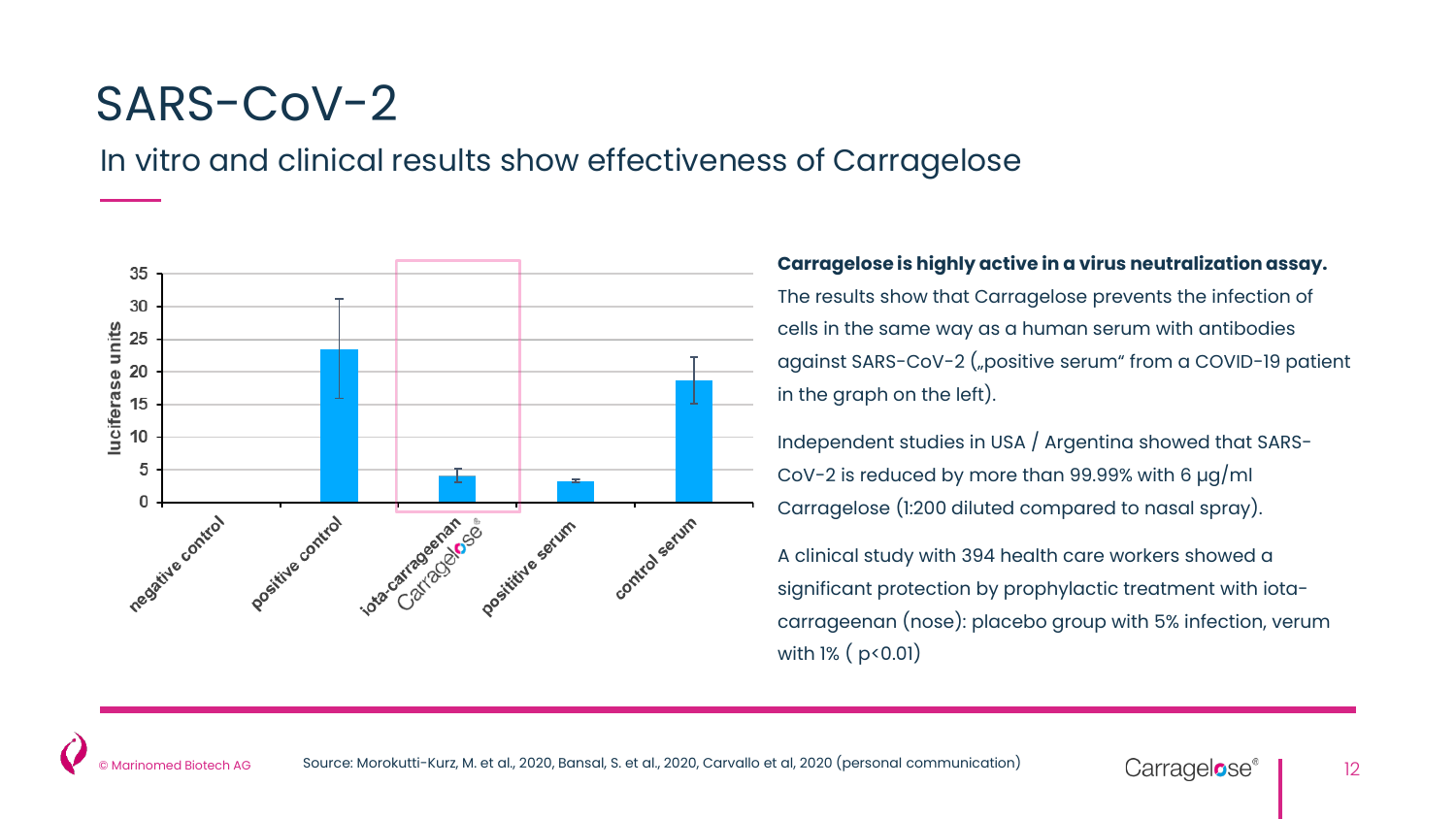## Clinically validated as prophylaxis

Efficacy of iota-carrageenan platform has been clinically proven in healthcare personnel



Virus-blocking effectiveness of Carragelose was confirmed. Significant reduction of the duration of the disease, the viral load and relapses was shown.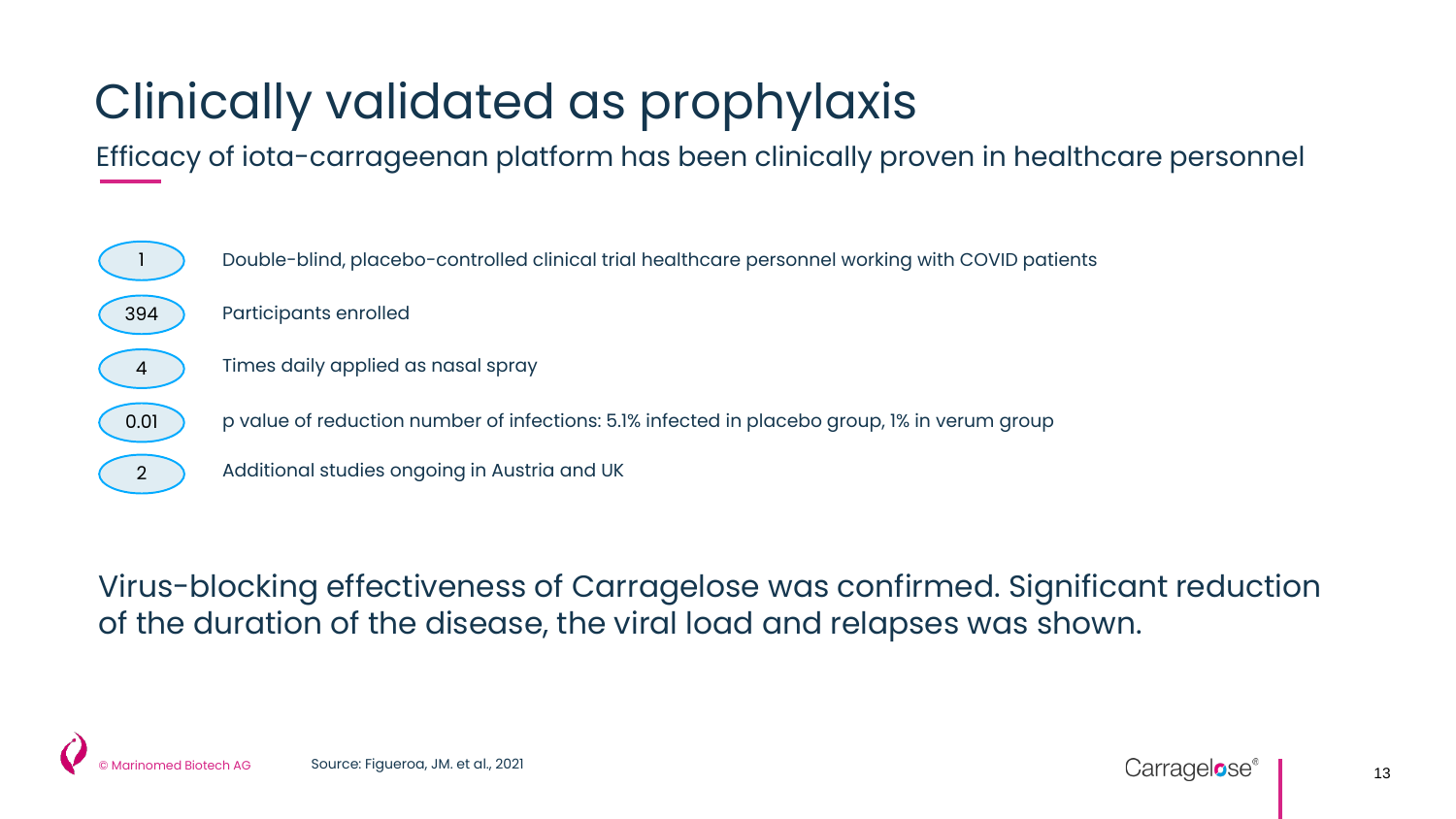#### Launched Carragelose® Products

Existing product portfolio with product brand names as they appear in Austria

|                                       | <b>Coldamaris</b><br>pro                                                                                                                                                                                                                                                                                                                                                                                                                        | <b>Coldamaris</b><br>pro junior | <b>Coldamaris</b><br>plus                                                                           | <b>Coldamaris</b><br>lozenges                                                                                                                                                                                                                                         | <b>Coldamaris</b><br>throatspray                                                                                          | <b>Coldamaris</b><br>akut                                                                                                                                                            |
|---------------------------------------|-------------------------------------------------------------------------------------------------------------------------------------------------------------------------------------------------------------------------------------------------------------------------------------------------------------------------------------------------------------------------------------------------------------------------------------------------|---------------------------------|-----------------------------------------------------------------------------------------------------|-----------------------------------------------------------------------------------------------------------------------------------------------------------------------------------------------------------------------------------------------------------------------|---------------------------------------------------------------------------------------------------------------------------|--------------------------------------------------------------------------------------------------------------------------------------------------------------------------------------|
| <b>Regulatory</b><br><b>status</b>    | Medical device lla                                                                                                                                                                                                                                                                                                                                                                                                                              | Medical device Ila              | Medical device Ila                                                                                  | Medical device Ila                                                                                                                                                                                                                                                    | Medical device lla                                                                                                        | Medical device Is                                                                                                                                                                    |
| <b>Active</b><br>ingredient/s         | 1.2 mg/ml Carragelose                                                                                                                                                                                                                                                                                                                                                                                                                           | 1.2 mg/ml Carragelose           | 1.2 mg/ml Carragelose<br>0.4mg/ml k-Carrageenan                                                     | 10 mg Carragelose                                                                                                                                                                                                                                                     | 1.2 mg/ml Carragelose                                                                                                     | 1.2 mg/ml Carragelose<br>$0.4$ mg/ml $\kappa$ -<br>Carrageenan<br>7% Sorbitol                                                                                                        |
| <b>Patient</b><br>population          | Adults and children ly+                                                                                                                                                                                                                                                                                                                                                                                                                         | Children ly+                    | Adults and children ly+                                                                             | Adults and children 6y+                                                                                                                                                                                                                                               | Adults and children lv+                                                                                                   | Adults and children ly+                                                                                                                                                              |
| <b>Spray</b><br>volume                | 140 µl/puff                                                                                                                                                                                                                                                                                                                                                                                                                                     | 50 µl/puff                      | 140 µl/puff                                                                                         | N.a.                                                                                                                                                                                                                                                                  | 140 µl/puff                                                                                                               | 140 µl/puff                                                                                                                                                                          |
|                                       | Prophylactic & supportive treatment of viral infections of respiratory tract<br>Can shorten the duration of common cold and resurgence of virus-related<br>cold symptoms<br>Can be used additionally for the prevention and sustainable moistening of<br>the nasal mucosa and thus for prophylactic and supportive treatment of all<br>complaints resulting from dry or irritated nasal mucosa<br>Can shorten duration<br>Alleviate severity of |                                 |                                                                                                     | - For prevention and supportive treatment of viral<br>infections of the upper respiratory tract<br>- For prevention and treatment of all complaints<br>resulting from dry or irritated oral and<br>pharyngeal mucosa<br>- For moistening<br>- For moistening the oral |                                                                                                                           | Clears blocked nose<br>during common cold<br>/ flu-like illnesses<br>caused by viruses,<br>allergic or non-<br>allergic rhinitis and<br>sinusitis<br>- Can shorten the               |
| Claim(s)                              | cold symptoms<br>Can reduce new<br>infections                                                                                                                                                                                                                                                                                                                                                                                                   |                                 | of flu-like illnesses and<br>alleviate severity of cold<br>symptoms<br>Can reduce new<br>infections | mouth<br>and throat in case of<br>e.g. cough,<br>hoarseness<br>Can be used for<br>prevention and<br>supportive<br>treatment of<br>common cold / flu-<br>like illnesses                                                                                                | and pharyngeal mucosa<br>in case of e.g. cough,<br>hoarseness caused by e.g.<br>smoking, singing or<br>prolonged speaking | duration of common<br>cold / flu-like illnesses,<br>reduce the severity of<br>cold symptoms and<br>can reduce new<br>infections and<br>resurgence of virus-<br>related cold symptoms |
| <b>Austrian</b><br>product<br>version | COLDA<br>Maris<br>pro.                                                                                                                                                                                                                                                                                                                                                                                                                          | BOLOAN<br>MARIIS<br>بناور       | COLDA<br>MARIS<br><i>plus</i>                                                                       | monda                                                                                                                                                                                                                                                                 | COLDA<br>Maris<br><b><i><u>Parkerson</u></i></b><br>S                                                                     | <b>COLDA</b><br><b>MARIS</b><br>akut                                                                                                                                                 |